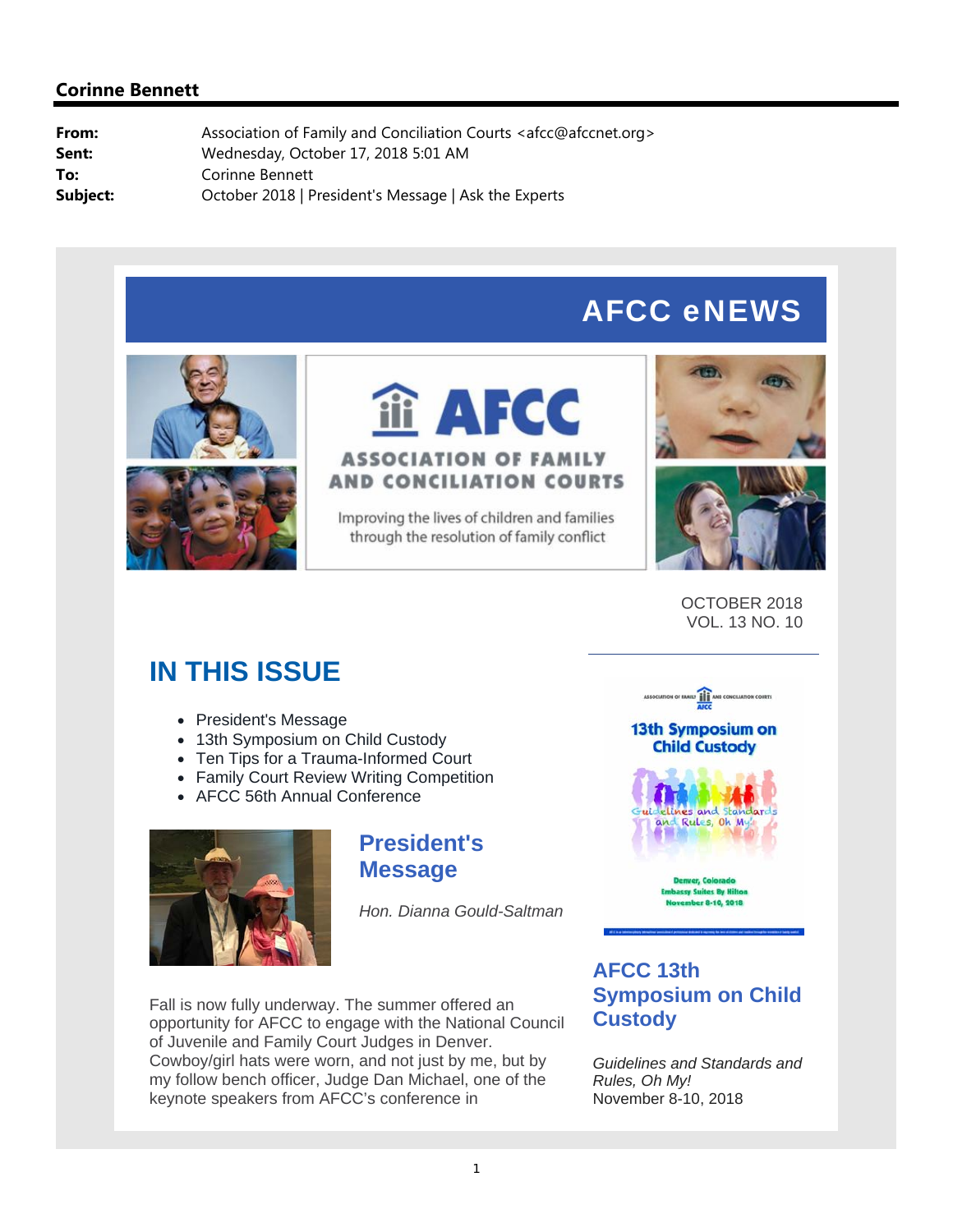Washington, DC! AFCC and NCJFJC have many common goals and there is some wonderful membership cross-over.

#### Read More

# **13th Symposium on Child Custody**

*Guidelines and Standards and Rules, Oh My!* November 8-10, 2018 Embassy Suites by Hilton Denver Downtown Hotel Denver, Colorado

#### **Haven't registered for the 13th Symposium? Hurry, registration is almost SOLD OUT.**

Check out the symposium **program brochure, available online** and register today. There are over 40 sessions, featuring an exciting array of topics for psychologists, judges, mental health professionals, lawyers, mediators, counselors, social workers, and others who work with separating and divorcing families.

#### Register today!

#### **Book Your Hotel Room**

Rooms are available at the overflow hotel, the Hampton Inn & Suites Denver Downtown Hotel, just .7 miles from the conference. **Reserve your room online** or call 303- 864-8000. The Embassy Suites by Hilton Denver Downtown Hotel is currently sold out. For updated information on room blocks, **click here**.

# *Ask the Experts*  **Ten Steps to Becoming A Trauma-Responsive Court**

#### *Judge Dan Michael*

Dan Michael, a Juvenile Court Judge in Tennessee who serves on the Board of Directors of the National Council of Juvenile and Family Court Judges, speaks from his extensive experience when he details Ten Steps to Becoming a Trauma-Responsive Court.

#### Read More

Embassy Suites by Hilton Denver Downtown Hotel Denver, Colorado

### **AFCC Chapter Conferences**

#### Illinois Chapter Annual

**Conference** October 19, 2018 BeerMann Pritikin Mirabelli Swerdlove, LLP Chicago, Illinois

#### Ontario Chapter Annual

**Conference** October 19, 2018 The Toronto Reference Library Toronto, Ontario

#### New York Chapter Annual

**Conference** November 18, 2018 University at Buffalo School of Law Buffalo, New York

### Arizona Chapter Annual

**Conference** January 25-27, 2019 Sedona, Arizona

### California Chapter Annual

**Conference** February 22-24, 2019 Westin South Coast Plaza Costa Mesa, California

#### Texas Chapter Annual

**Conference** March 29-30, 2019 Hyatt Place The Woodlands, Texas

#### Australia Chapter Annual **Conference**

August 15-17, 2019 International Convention Centre ICC Sydney Sydney, Australia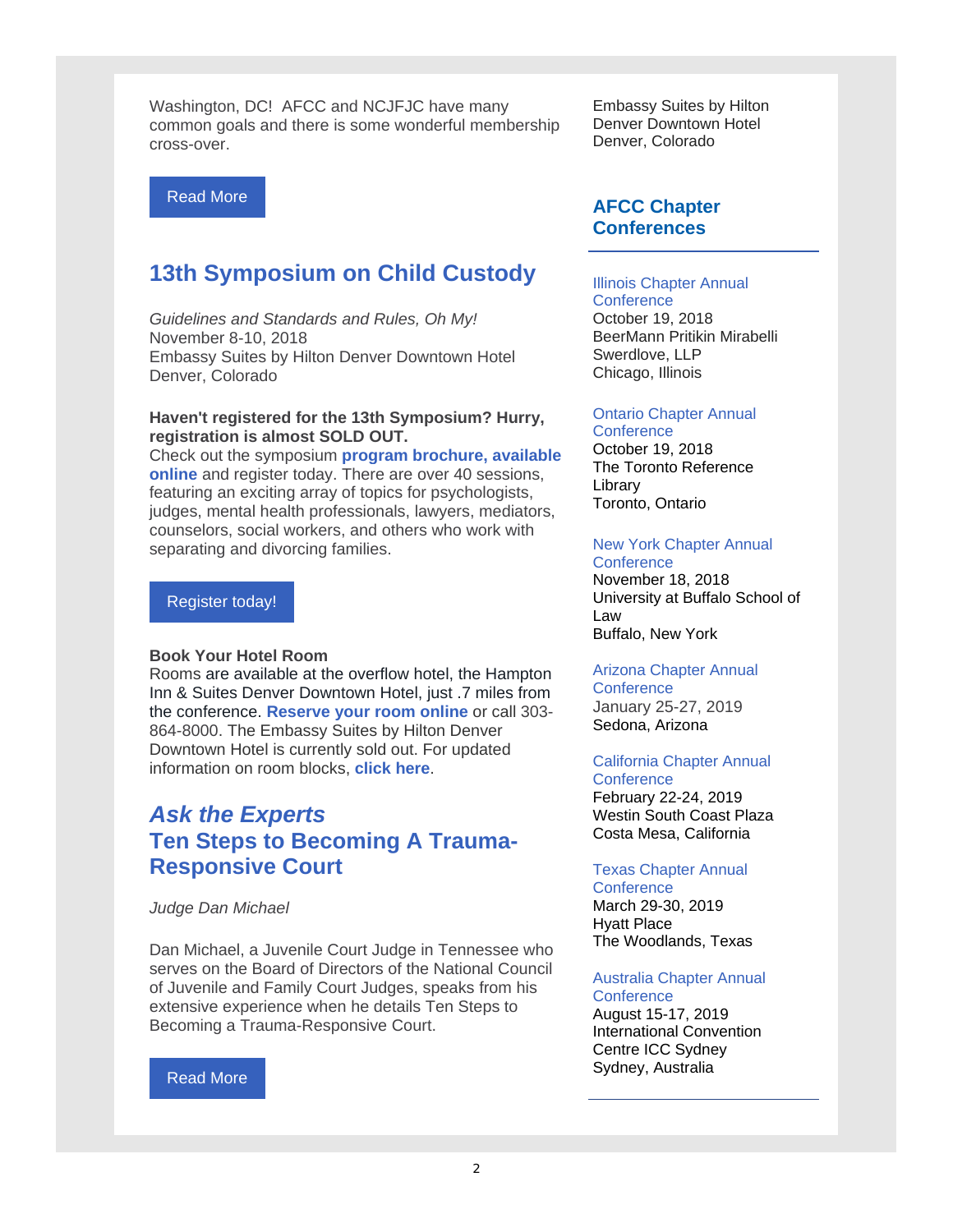# **December Training Programs**

**Registration is open for the December trainings**, sponsored by AFCC and the University of Baltimore School of Law.

#### **Parenting Coordination: Essential Tools for Conflict Resolution**

Mindy F. Mitnick, EdM, MA December 3-4, 2018

**Advanced Issues in High Conflict Child Custody Cases** Robin M. Deutsch, PhD, ABPP December 5-6, 2018

View the brochure

Register today

# **AFCC Annual Appeal and Scholarship Fund**

AFCC members will be receiving a letter in the mail soon for this year's Annual Appeal to support the AFCC Scholarship Fund. Please consider helping your colleagues attend AFCC conferences by making a generous donation. AFCC scholarship recipients increase our diversity by bringing professionals from different backgrounds, representing the many disciplines encompassed by who we are as an organization. Will you contribute to allow a hard-working professional attend an AFCC conference?

Donate Today

# **Family Court Review: Family Law Writing Competition**

Hofstra Law School and AFCC are sponsoring the tenth annual Family Law Writing Competition. The competition is run in cooperation with the editorial staff of the *Family Court Review*. We strongly encourage law students to participate in this competition and hope family law professors urge their students to submit articles. If you have questions, please contact the **Managing Editor** of the *Family Court Review*.

Read More

# **AFCC 56th Annual Conference Sponsorship, Advertising, Exhibit**

*The Future of Family Justice: International Innovations* May 29-June 1, 2019 Westin Harbour Castle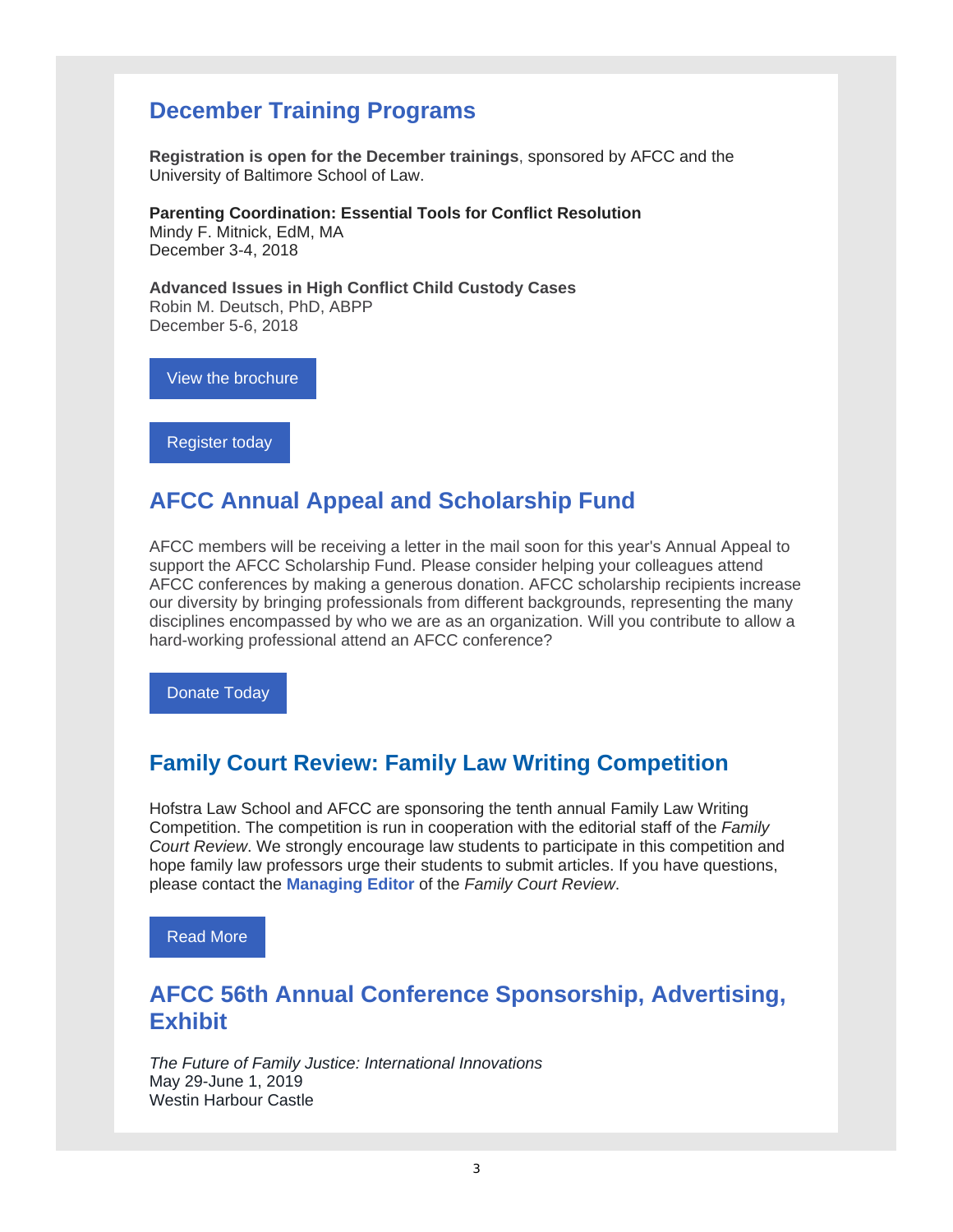#### Toronto, Ontario, Canada

Whether your marketing budget is \$500 or \$25,000, there is a sponsorship level for you! More than 1,100 participants are expected to attend. Conference presenters include leaders in the field, authors, and researchers who conduct landmark studies, leading policymakers, trainers, and program directors, who are responsible for selecting programs and products for agencies, firms, and courts. For more information, please contact AFCC Program Coordinator, **Corinne Bennett**. **For information on conference sponsorships, exhibit space, or advertising, click here**.



# **AFCC Webinar Corner**

**Complexities of Culture in Divorce and Separation** Dr. Gitu Bhatia November 15, 2018, 1:00-2:00pm Eastern time USA

**Registration** opens October 18.

There is still time to register for: **Unbundling Legal Services** Woody Moosten October 24, 2018 **Registration** closes October 22, 2018 at 11:59pm Eastern time, USA

**AFCC members may access the recording for free, along with all other previous webinars** through the **Member Center** of the AFCC website. Not a member? Click here to join today!

# **Where in the World is AFCC?**

*#AFCCHats #whereintheworldisAFCC?*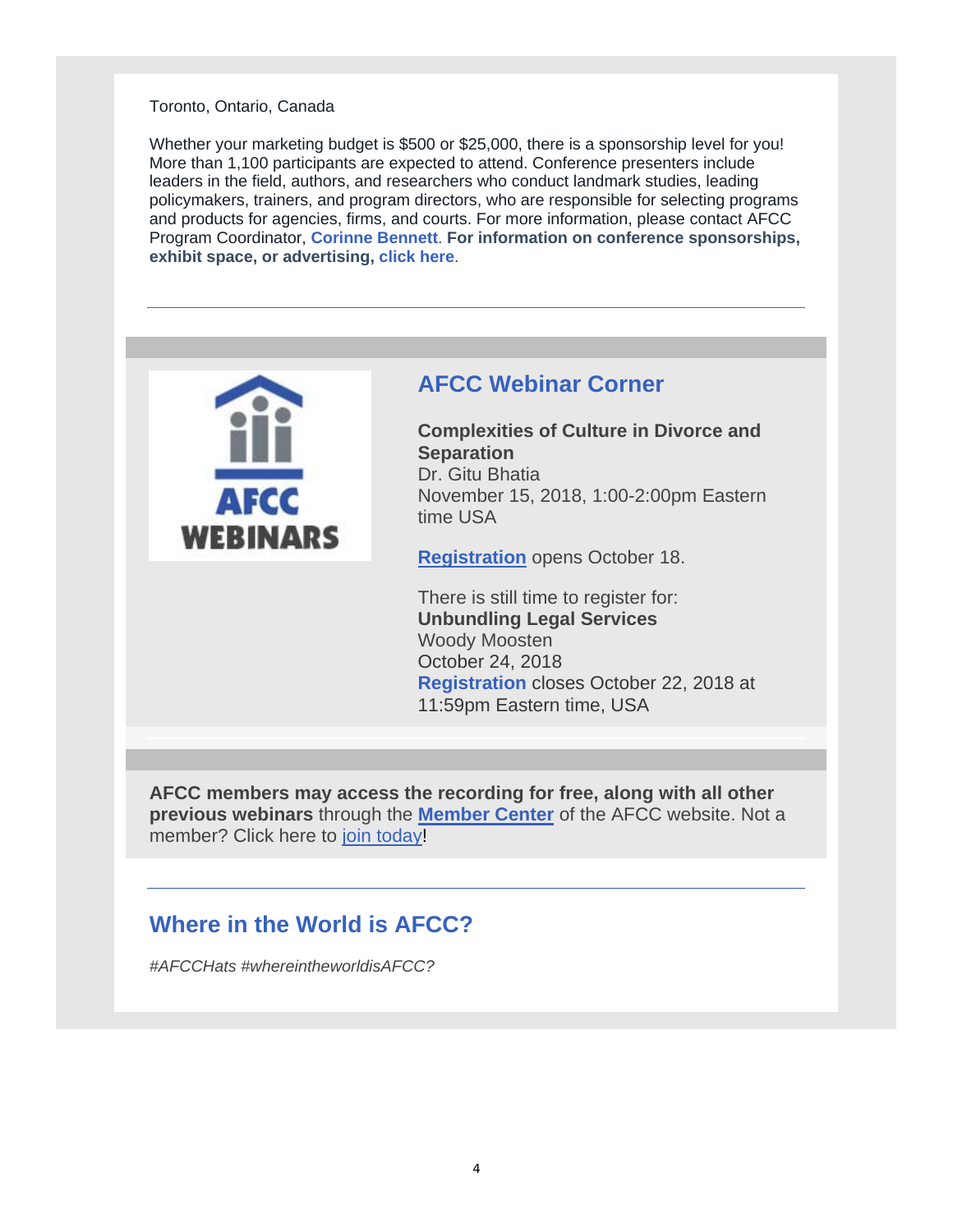





AFCC Ontario Board in Toronto, Ontario, Canada Megan Hunter and husband Peter Boshier in Wellington, floating in the Dead Sea in Israel.

New Zealand

#AFCCHats are everywhere! Follow along on **Facebook** to see the submissions. Want to join in? Show your AFCC pride by taking a picture with your AFCC hat in your hometown, while your out on vacation, or at work. Email the photo with the location to **Corinne Bennett** and we will feature it on the **AFCC Facebook page**. To sweeten the deal, an award for the best picture will be presented at the annual conference in Toronto!

# **Resolution Systems Institute's Guide to Court ADR Program Success**

Resolution Systems Institute (RSI) is rolling out a new book on court alternative dispute resolution (ADR) programs. It is a step-by-step guide to designing, managing, improving or evaluating court ADR program. You can use this guide for any form of court ADR or at any stage, if you need assistance developing a program, and more.

More Information

# **Call for Input on the Scientific Literature for High Conflict Family Relationships with Child Involvement**

The American Psychological Association Working Group to Review Scientific Literature for High Conflict Family Relationships with Child Involvement welcomes your submissions and input. The Working Group will review the scientific literature on families experiencing high-conflict family relationships and custody issues

More Information Number 2012 19:30 Submit Material

# **Member News**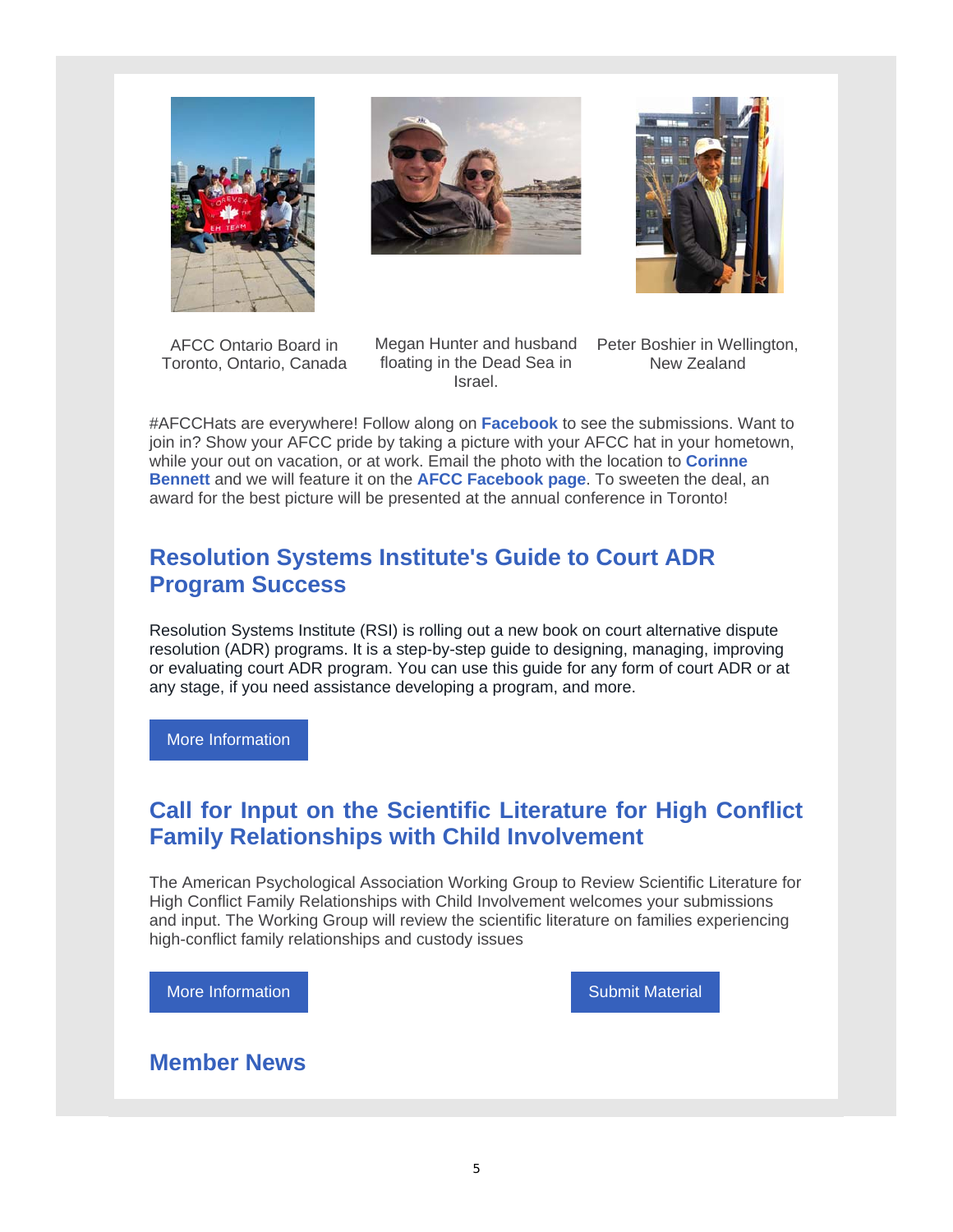**Joan H. McWilliams**, has recently published a new book: *A Parent's Guide to Understanding the Effects of Conflict and Divorce- Protecting Your Children from Adverse Childhood Experiences (ACEs)*. If you would like to purchase this book, please **click here**.

# **Chapter News**



### **Meet Daniel Ashbourne, President of the Ontario Chapter**

#### **AFCC eNEWS**

The AFCC eNEWS is the monthly e-newsletter of the Association of Family and Conciliation Courts. The eNEWS provides up-to-date information for professionals including practice tips, case law and research updates, international news and the latest initiatives in family law and conflict resolution. The AFCC eNEWS is free and you do not need to be a member of AFCC to subscribe. **Subscribe here**. AFCC members are free to share eNEWS content.

**EDITOR:** Leslye Hunter

**ASSOCIATE EDITOR:** Corinne Bennett



Association of Family and Conciliation Courts (AFCC) | 6525 Grand Teton Plaza, Madison, WI 53719

Unsubscribe cbennett@afccnet.org

Update Profile | About our service provider

Sent by afcc@afccnet.org in collaboration with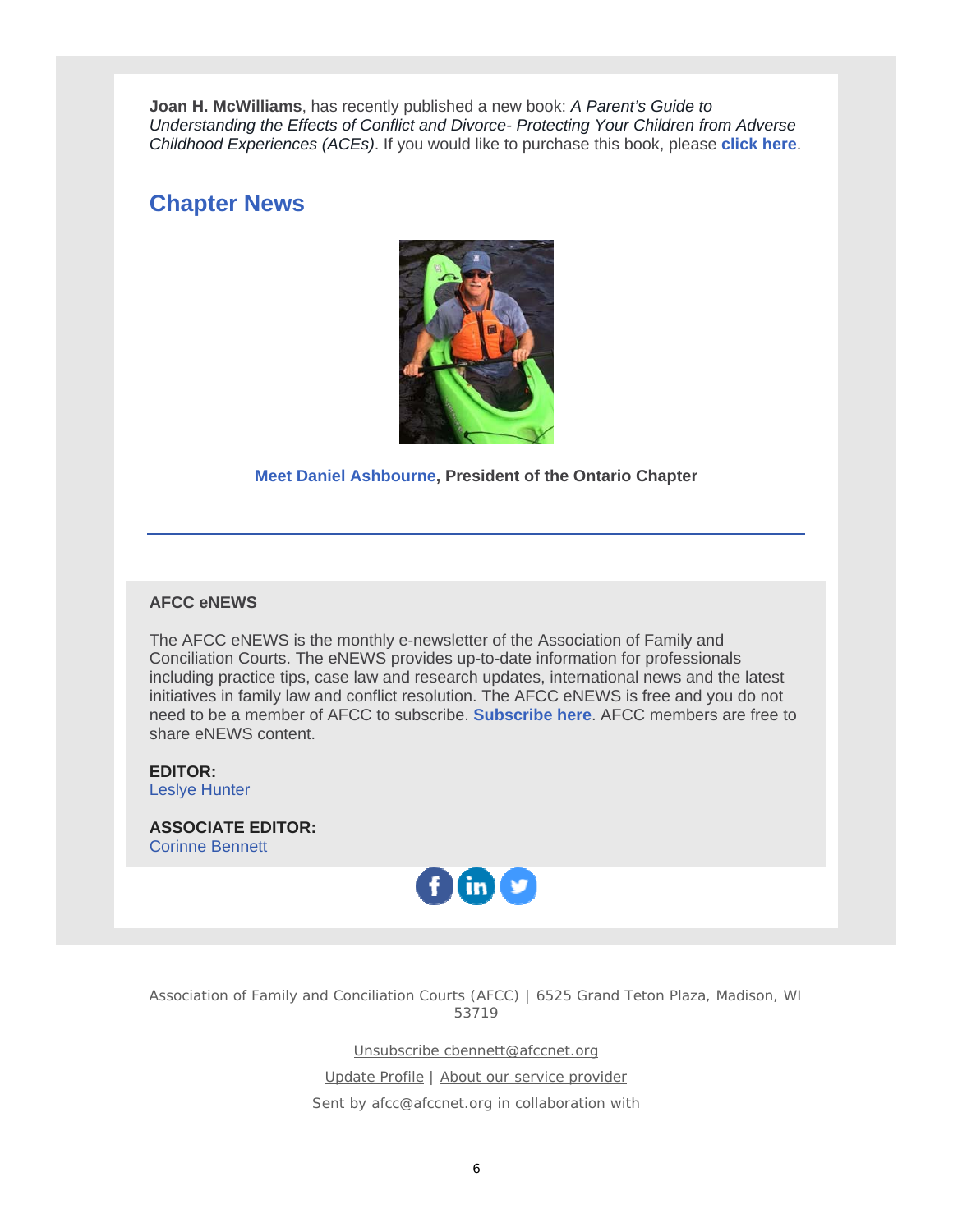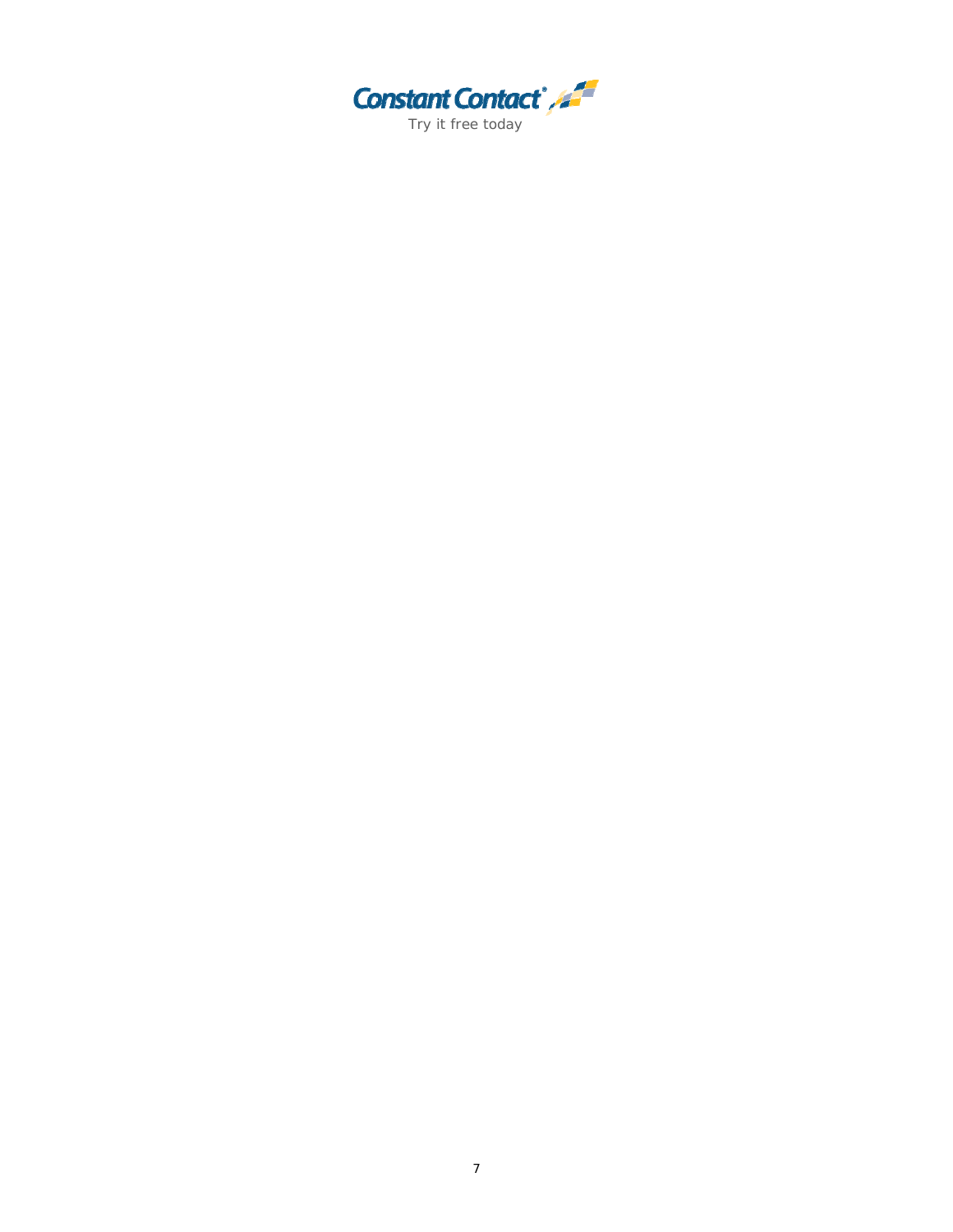



VOL. 13 NO. 10 OCTOBER 2018



**President's Message** *Hon. Dianna Gould-Saltman Los Angeles, California*

Fall is now fully underway. The summer offered an opportunity for AFCC to engage with the National Council of Juvenile and Family Court Judges in Denver. Cowboy/girl hats were worn, and not just by me, but by my follow bench officer, Judge Dan Michael, one of the keynote speakers from AFCC's conference in Washington, DC! AFCC and NCJFJC have many common goals and there is some wonderful membership crossover.

Our own Australian chapter had a smashing conference in August with tremendous attendance and great feedback. Australia is experiencing some major shake-ups in its family court system and AFCC Australia puts context to that because of its engaged and multidisciplinary membership.

In September, I had the pleasure of visiting the Maryland chapter and participating in a day long program addressing the impact on children of coercive control in domestic violence cases. This month I am visiting the Ontario Chapter for its 10th anniversary! How time flies. November will see our 13th Symposium on Child Custody in Denver (the cowgirl hats may need to make a second appearance). Professor Stacey Platt and I will be representing AFCC on the Uniform Law Commission Joint Editorial Board at its meeting in Washington, D.C. in November as well.

But enough about me. Let's talk about you. Did you complete the AFCC member survey we sent last month? I hope so. We always want AFCC to reflect the goals of its membership and we want to make sure you have an opportunity to express your goals to us. We know those can change over time. Thanks to all of those who took the time to let us know how we're doing so that we can continue to provide meaningful professional tools for you.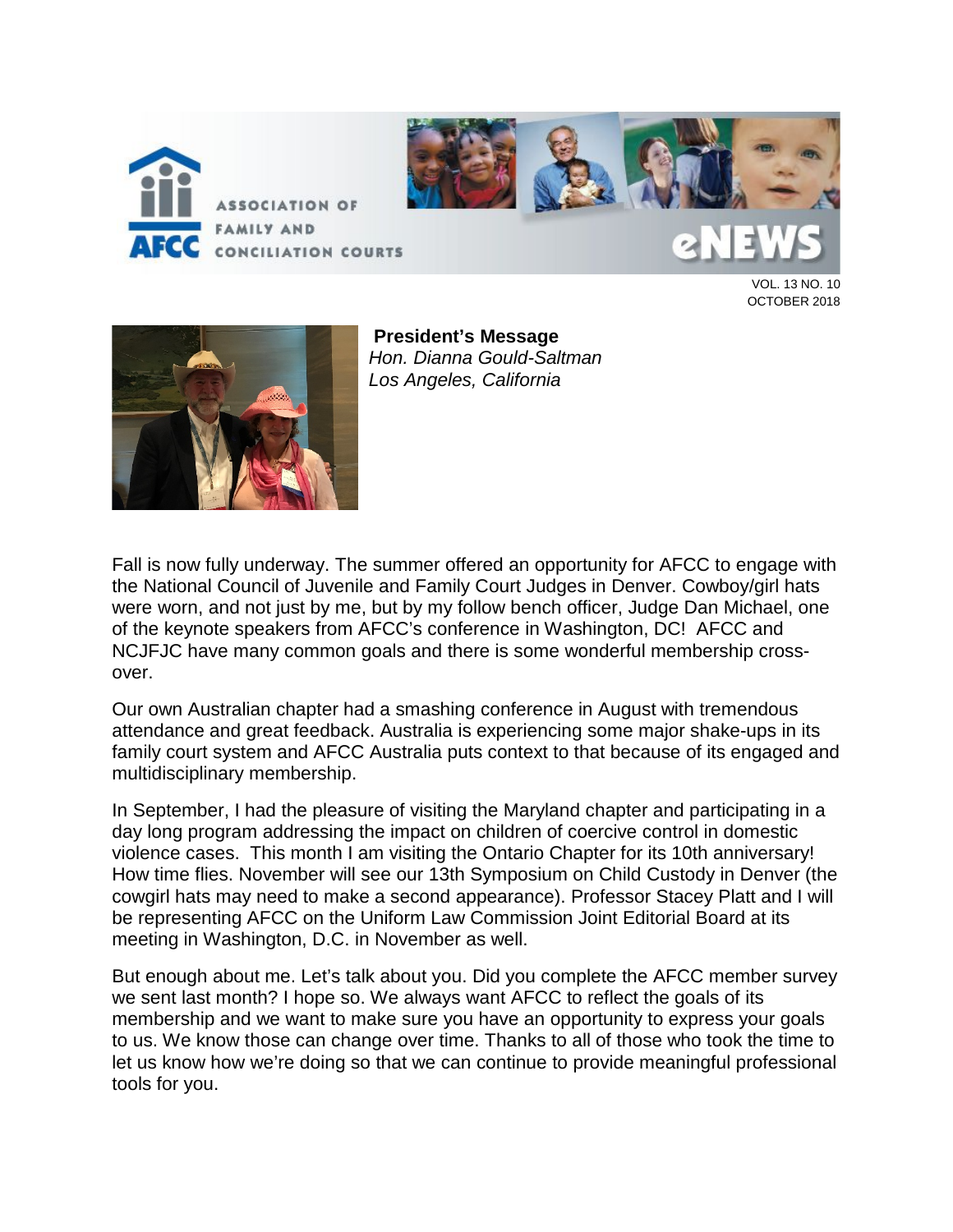One of the tools I hope AFCC provides is the opportunity to learn and practice the skills, not only to help you excel at your chosen profession, but to do so with kindness and compassion that shows that you can do your job well, even extraordinarily, without sacrificing decency. Being a judge who does nothing but "punish" would be a very hard job that would quickly lead to burn-out. Being a family law lawyer who either bullies the other side into settling or takes a scorched earth policy in litigation would be a job with very little satisfaction at the end of the day. Being an evaluator who scolds parents rather than directs them to more child-focused behaviors would just be exhausting. And being a judge, a lawyer, or a mental health professional who perceives the other disciplines as "getting in the way of me doing my job" would just make you old and bitter at the end of your career.

So don't. The best prepared professionals are confident in the quality of their work so that they can see resolution that doesn't require a "winner" and a "loser." Especially when there are children involved, these are relationships which, for the most part, will continue in some fashion long after our professional contact with the parties' ceases. As professionals, we will continue to deal with each other long after the parties with whom we work don't remember our names. We can practice our craft in a way that allows everyone to feel they've been heard and that their concerns have been acknowledged. Will we continue to encounter other professionals who continue to take that stance that there must be a winner or loser in every encounter? Of course. We then have the choice of being sucked into the vortex of their chaos or subtly influencing them with a brand of compassionate professional competence that AFCC helps to nurture in its members. Since you're reading this I'm pretty sure I know which side you're on.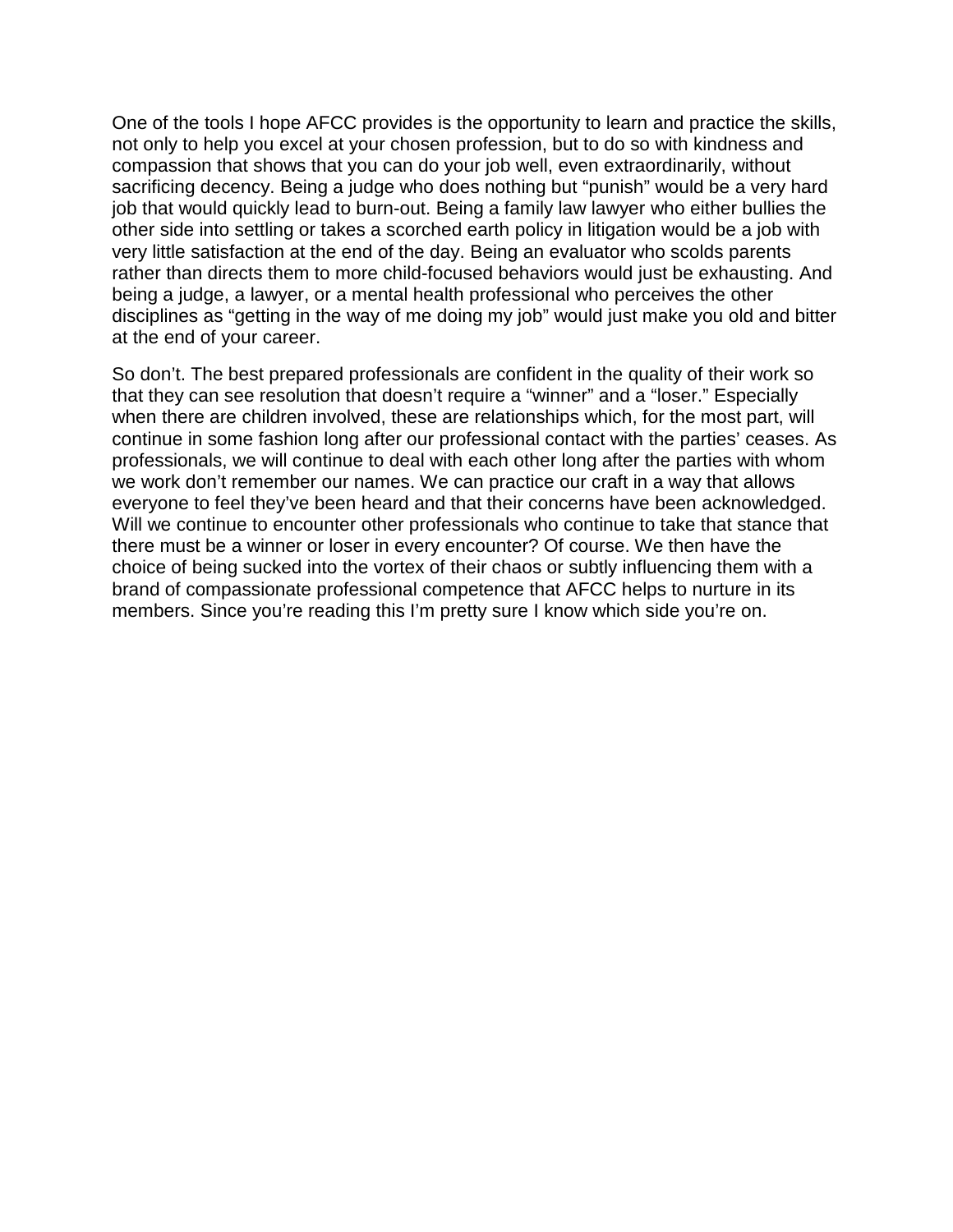

13 NO. 10 OCTOBER 2018

# **Ask the Experts: Ten Steps to Becoming A Trauma-Responsive Court**

*Judge Dan Michael*

### 1) **TRAIN FIRST**

Trauma training for ALL court team members and continued updates for especially for staffers working in counseling and detention positions. Your team must be able to identify signs childhood trauma as soon as possible.

### 2) **MAINTAIN OPEN DIALOG**

Regular discussions between team members especially scheduled sessions to discuss successes; keeping in mind discussions about failures are equally important. I call this a train trainer follow-up

### 3) **PROMOTE HANDS-ON EFFORTS**

Create opportunities for implementation of policies and procedures to address and treat symptoms of trauma when they appear.

### 4) **RECRUIT ADDITIONAL RESOURCES**

Build partnerships with outside trauma-informed agencies who will take the responsibility of carrying out the orders of the court while providing needed interventions and services

### 5) **REVISIT PAST VICTORIES**

Create the atmosphere for team members to institute follow-up procedures, documenting the contact with the child & family members and its results.

### **6) RECOGNIZE THE STRENGTH IN NUMBERS**

Develop support groups for families assisting and encouraging positive outcomes based on the data gleaned from testing and retesting clients; this fine tunes your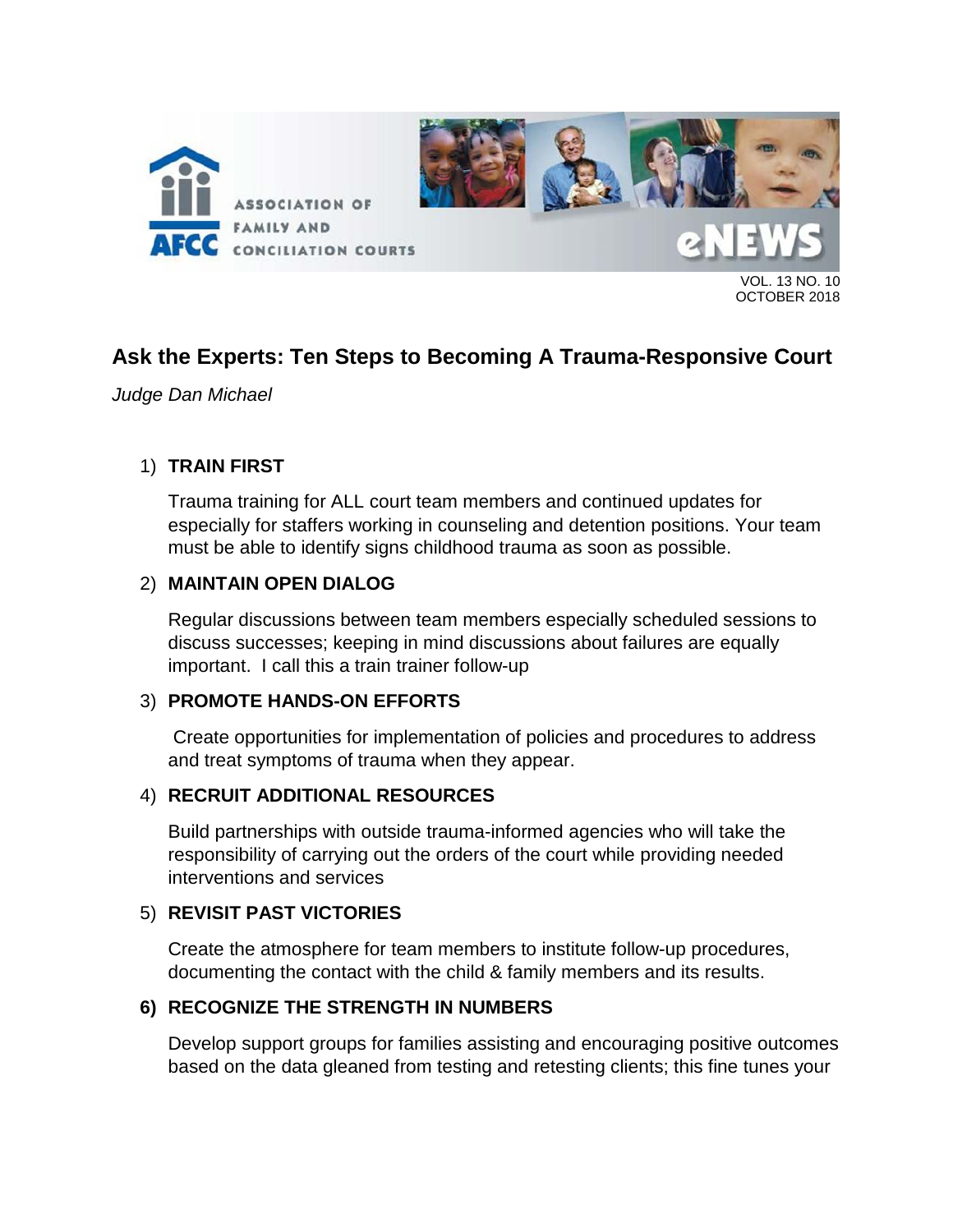system for tracking vital metrics which help to develop services targeting specific groups of trauma-affected youth.

### 7) **SEEK THE APPROPRIATE TOOLS**

Utilize all approved trauma assessment tools until team members narrow their use based on the effectiveness over time invested formula.

## 8) **MAKE DATA MAINTENANCE A PRIORITY**

Put in place specialized team members focused on preserving the most accurate data possible collected from trauma assessments; giving the data specialists the freedom to add or remove categories based on the specific goals for those being assessed. (Always keep standard testing categories in place… shock, denial, or disbelief, confusion, difficulty concentrating, anger, irritability, mood swings, anxiety and fear, guilt, shame, self-blame, withdrawing from others feeling sad or hopeless, feeling disconnected or numb)

### 9) **ALWAYS REMEMBER THEY ARE CHILDREN**

Remember the main purpose for the Juvenile Court is rehabilitation which by proper design should treat and correct the behavior that brought the child to the Court initially. All team members must buy into rehabilitation; first realizing the detainment protocols are in place for safety and organized structure; not punishment.

### 10) **SUPPORT THE TRAUMA HEALTH OF TEAM MEMBERS**

Invest in every opportunity to address the trauma incurred by team members who have the day-to-day responsibilities of caring for the children and families who become court involved but; rarely take the appropriate amount of time needed to care for their own issues that may result from simply doing their job.

*Dan Michael is the Judge of the Juvenile Court of Memphis and Shelby County, Tennessee and a lifelong public servant. He was elected to the Board of Directors of the National Council of Juvenile and Family Court Judges in 2016 and elected Treasurer of that body this summer. Prior to being elected Juvenile Court Judge by the citizens of Shelby County, he served as Executive Director of CASA; Chief Counsel to Judge Kenneth Turner; Magistrate Pro Temp; Juvenile Court Referee; Chief Magistrate and Special Judge. Judge Michael believes a comprehensive understanding of brain development in children is essential for juvenile justice reforms to meet the demands of 21st Century.*